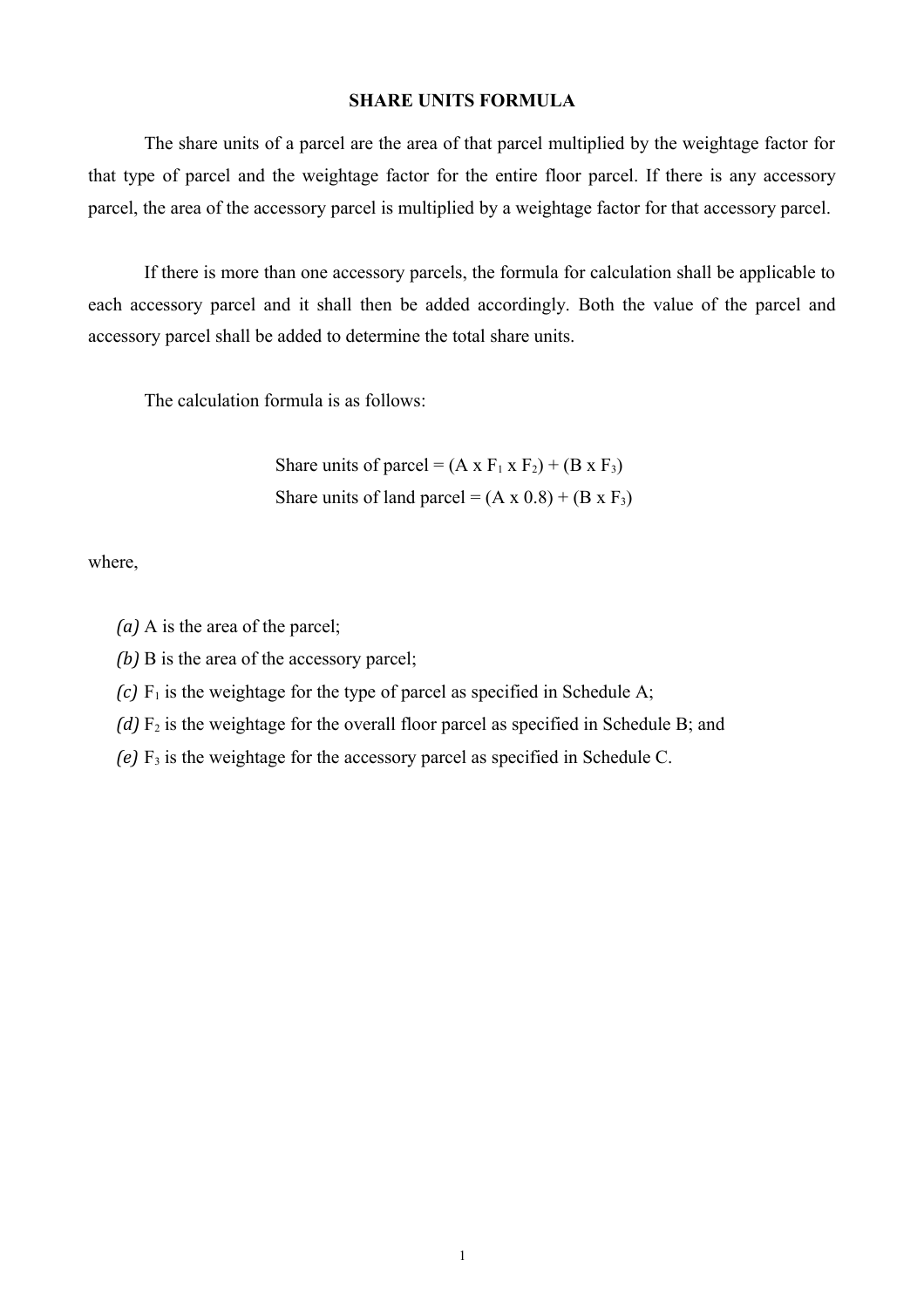|                |                                 | <b>WITHOUT AIR</b> |                           | WITH AIR CONDITIONING                               |                  |
|----------------|---------------------------------|--------------------|---------------------------|-----------------------------------------------------|------------------|
|                | <b>TYPE OF</b><br><b>PARCEL</b> |                    | <b>CONDITIONING</b>       | <b>CENTRALIZED TO THE</b><br><b>COMMON PROPERTY</b> |                  |
|                |                                 |                    | <b>CENTRALIZED TO THE</b> |                                                     |                  |
| NO.            |                                 |                    | <b>COMMON PROPERTY</b>    |                                                     |                  |
|                |                                 | <b>PUBLIC</b>      | <b>NO PUBLIC</b>          | <b>PUBLIC</b>                                       | <b>NO PUBLIC</b> |
|                |                                 | <b>ELEVATOR/</b>   | <b>ELEVATOR/</b>          | <b>ELEVATOR/</b>                                    | <b>ELEVATOR/</b> |
|                |                                 | <b>ESCALATOR</b>   | <b>ESCALATOR</b>          | <b>ESCALATOR</b>                                    | <b>ESCALATOR</b> |
|                |                                 | <b>PROVIDED</b>    | <b>PROVIDED</b>           | <b>PROVIDED</b>                                     | <b>PROVIDED</b>  |
| 1.             | Apartment/                      | 1.00               | 0.85                      | 1.30                                                | 1.15             |
|                | Small<br>Office                 |                    |                           |                                                     |                  |
|                | Office<br>Home                  |                    |                           |                                                     |                  |
|                | (SOHO)                          |                    |                           |                                                     |                  |
| 2.             | Office complex /                | 1.00               | 0.85                      | 1.30                                                | 1.15             |
|                | Institutional                   |                    |                           |                                                     |                  |
|                | (College)                       |                    |                           |                                                     |                  |
| 3 <sub>1</sub> | Retail Complex                  | 2.00               | 1.70                      | 3.20                                                | 2.90             |
|                |                                 |                    |                           |                                                     |                  |
| 4.             | Hotel<br>complex/               | 2.20               | 1.90                      | 2.80                                                | 2.45             |
|                | Medical<br>centre               |                    |                           |                                                     |                  |
|                | complex                         |                    |                           |                                                     |                  |
| 5.             | Industrial                      | 1.00               | 0.85                      | 1.45                                                | 1.30             |
|                | complex                         |                    |                           |                                                     |                  |
| 6.             | Car park                        | 0.75               | 0.65                      | 0.85                                                | 0.75             |
|                | (whole<br>floor                 |                    |                           |                                                     |                  |
|                | parcel)                         |                    |                           |                                                     |                  |
| 7.             | Shop-houses,                    |                    |                           |                                                     |                  |
|                | shop-apartments,                |                    |                           |                                                     |                  |
|                | shop-offices (two               |                    |                           |                                                     |                  |
|                | storeys and more)               |                    |                           |                                                     |                  |
|                | $(a)$ upper floor               | 1.00               | 0.85                      | 1.30                                                | 1.15             |
|                | $(b)$ ground floor              | 0.85               | 0.85                      | 1.15                                                | 1.15             |
|                |                                 |                    |                           |                                                     |                  |
| 8.             | Land Parcel                     | $0.80\,$           |                           |                                                     |                  |
|                |                                 |                    |                           |                                                     |                  |